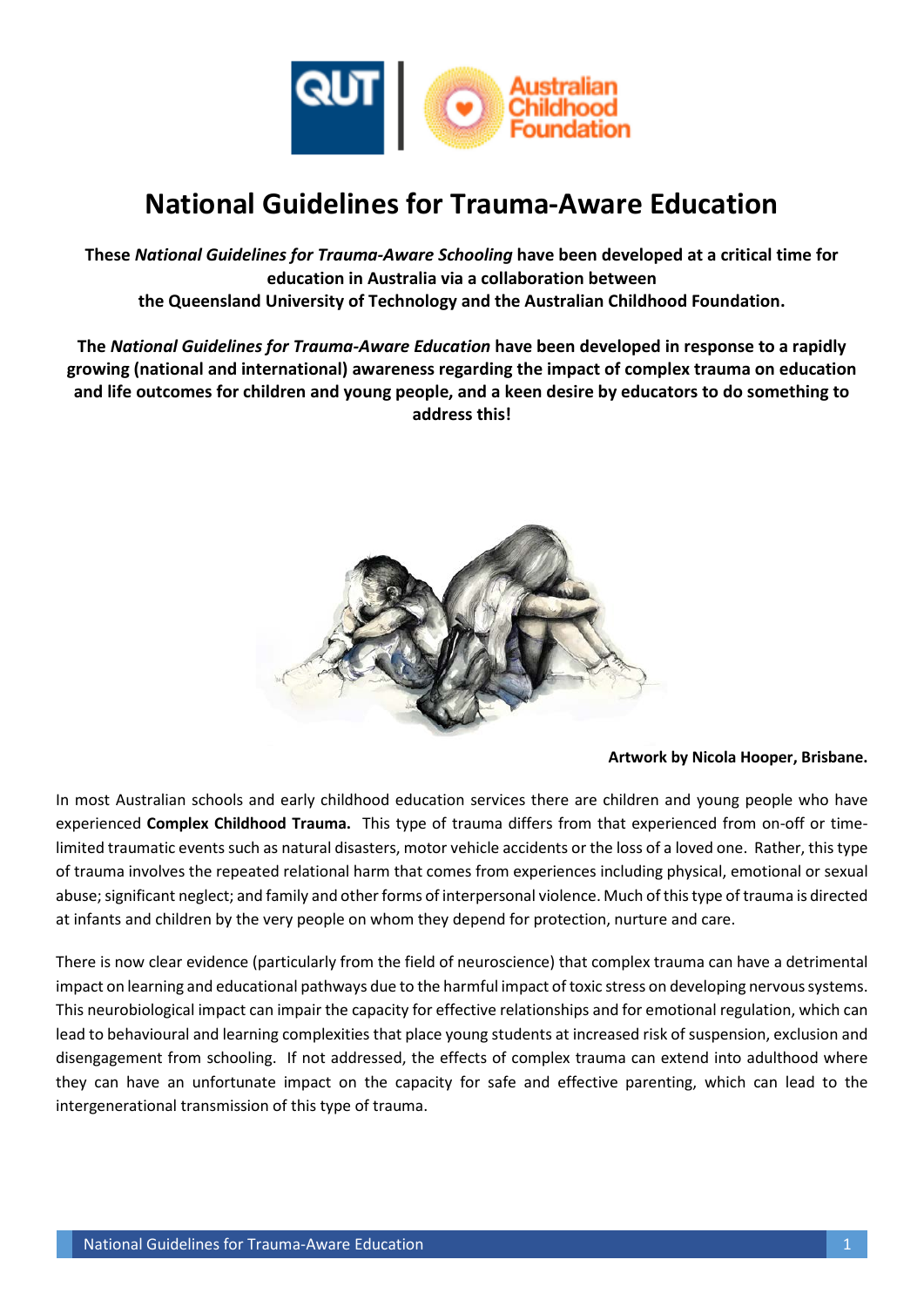**It is clear from both national and international research and the experience of educators and other professionals that societal impacts from complex trauma are concerning and costly!**



**No social or cultural group is immune** from the impact of complex trauma. The **prevalence is significant and of growing concern**.



Many (but not all) children and young people living with the outcomes of complex trauma are recipients of child protection services and may live in out-of-home care. Some remain unidentified and some continue to suffer the experience of complex trauma.



National and international **cost-benefit analyses** have identified that the long-term impacts of complex childhood trauma lead to **substantial and growing costs for societies and governments**, including those associated with health, welfare, education, child protection and care, and the downstream costs associated with adult mental health issues, alcohol and drug issues, crime, unemployment, homelessness and other productivity losses.

Managing the needs and behaviours of students living with the outcomes of complex trauma can have a significant **impact on the personal and professional well-being and consequential attrition rates of educators,** which is also very costly to education budgets.



Without knowledge and skill in trauma-aware practices, schools often defer to punitive responses, including suspension and exclusion, which may exacerbate rather than mediate the needs and behaviours of children and young people.



Living with unresolved complex trauma can lead to **intergenerational transmission** of trauma. This occurs when unresolved trauma suffered by those who are currently parenting has a serious impact on their capacity to parent in a safe and effective manner, leading to intergenerational harm.



There are important and powerful learnings regarding the impact of **historical trauma on generations of Aboriginal and Torres Strait Islander peoples** throughout Australia. The intergenerational impacts of the European colonization, the subsequent forced removal of children from families and communities, and the ongoing impacts of interpersonal and institutional racism continues to impact on these communities and families and continues to add complexity to the well-being and schooling of their children and young people.



 $\overline{\phantom{a}}$ 

Education settings are critically positioned to be able to support the needs of children and young people who have lived through complex trauma through the relational and learning environments they can offer and the amount of time that young students spend in these environments.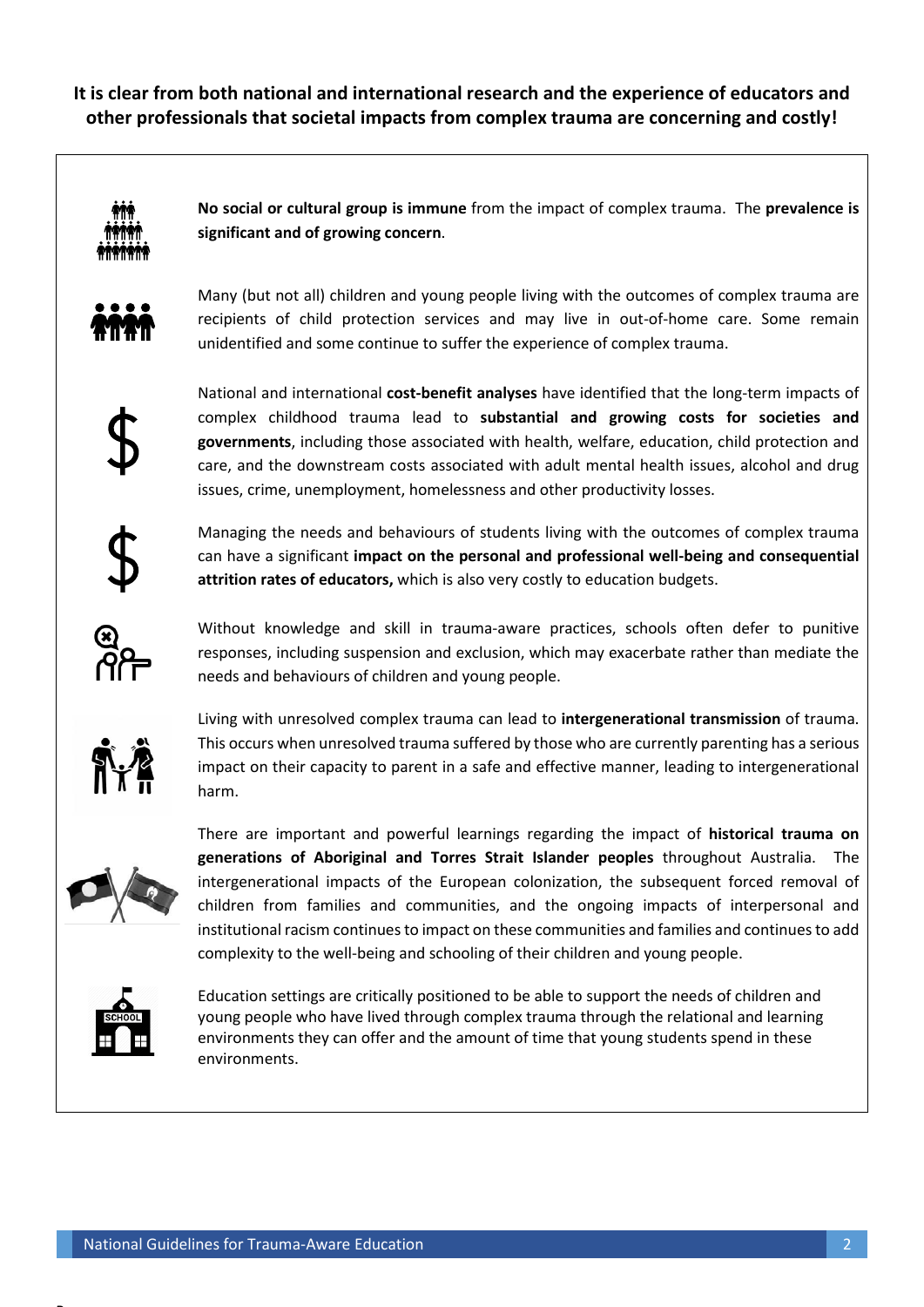In response to growing awareness regarding complex trauma, many Australian schools and early childhood education services are now working within, or aspiring to develop, **trauma-aware education frameworks.** 

Trauma-aware education is not an extra body of work or responsibility for teachers and school leaders. Rather it is a **systemic process** to ensure all educators are aware of the premises underpinning this approach and are supported to engage in trauma-aware practice. It is a way of thinking, understanding, believing and acting so that the harm that complex trauma exerts on the functioning of students is minimised or alleviated, leading to improved (education and life) outcomes not only for these students, but also for their classmates and those adults working hard to deliver inclusive education programs.

Schools are now "crying out" for systemic support for this work, so that all schools are adequately empowered to support all students, particularly those who have lived through complex trauma. The *National Guidelines for Trauma-Aware Education* are designed to be part of this "systemic support".

The rapidly growing body of research that has informed the development of the *National Guidelines for Trauma-Aware Education*:

- draws from a combination of the science of child and adolescent development, the prevalence and impact of adverse childhood experiences, the longer-term biomedical and intergenerational consequences of complex trauma, and developmental resilience.
- has been revolutionising practice in many areas (including health and mental health, social services, youth services and youth justice) and is now having a growing impact within early childhood education and schooling.

The *National Guidelines for Trauma-Aware Education* draw from common elements within growing national and international evidence to provide best practice guidance at both the site level and the education system level.

- Guidance is provided at the site level to help schools and early childhood services identify elements that will support the development of effective trauma-aware approaches for the children, young people and/or educators attending the site.
- Guidance is provided at the system level to help education systems identify elements that will help education sites implement trauma-aware approaches.

#### The *National Guidelines for Trauma-Aware Education* also align with the **Australian Institute for Teaching and School Leadership (AITSL) Standards**.

- **Standard 1:** Know students and how they learn.
- **Standard 4:** Create and maintain supportive and safe learning environments.
- **Standard 6:** Engage in professional learning.
- **Standard 7:** Engage professionally with colleagues, parents/carers and the community.

As the experience of complex trauma in childhood crosses all social and cultural dimensions of our society, it is important that all early childhood education services and all schools are supported to work in trauma-aware ways (not just those schools considered to have high risk populations or disadvantaged students).

The *National Guidelines for Trauma-Aware Education* have been developed to support this important and ambitious goal to support all young Australians who have experienced complex trauma.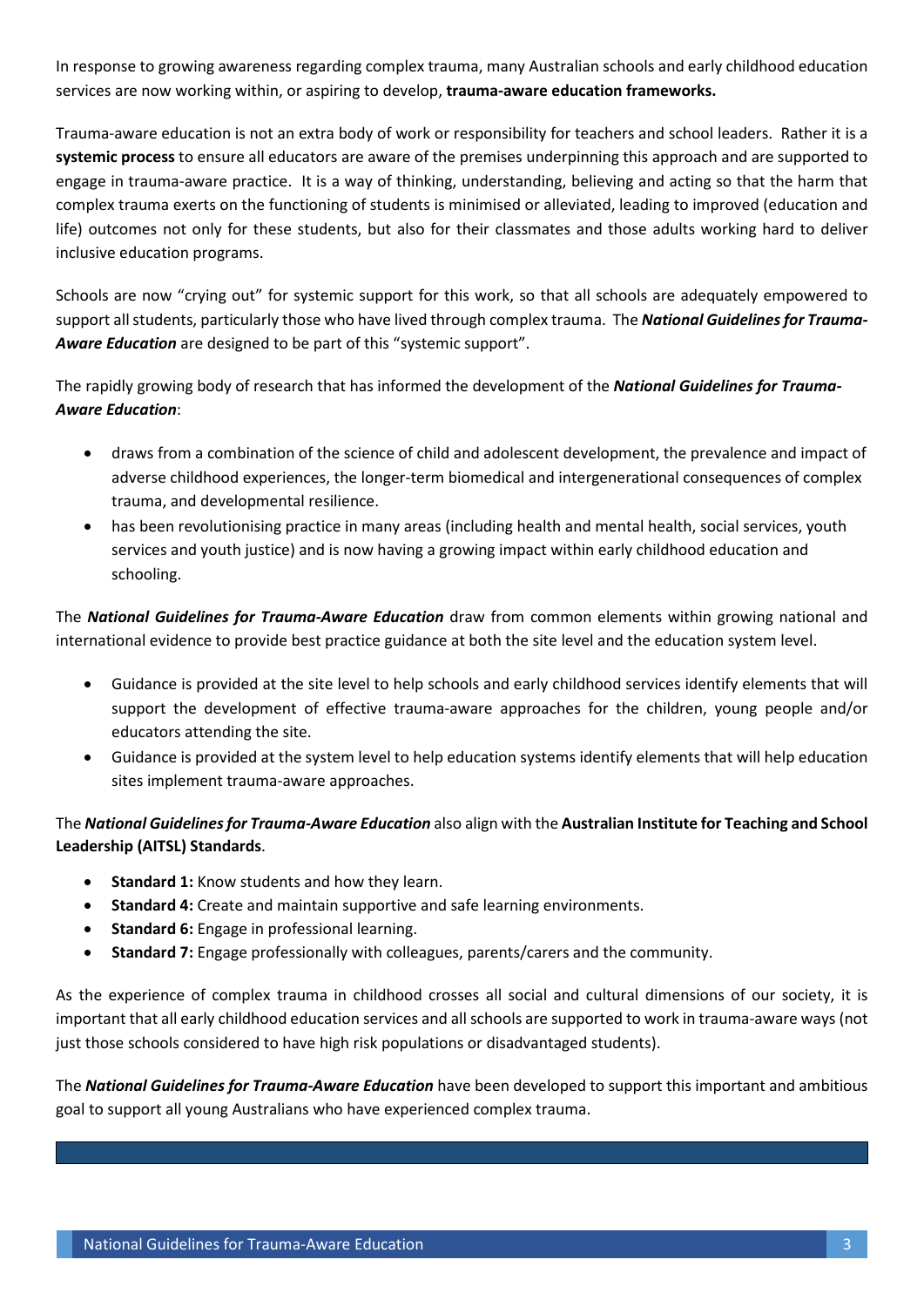## **Ten guidelines for schools and early childhood services**

|  | Training processes are needed to ensure leaders of schools and programs are trauma-<br>aware! It is agreed that:<br>Effective trauma-aware practice relies on effective leadership within education<br>А.<br>settings.<br>B. Leaders who are not aware of the impacts of complex childhood trauma on children<br>and adolescents and the means to address the impacts, are far less likely to support<br>and lead trauma-aware schooling thinking and processes.<br>Leaders who are trauma-informed are far more likely to recognise the benefits of<br>C.<br>trauma-aware schooling and support educational reform in their schools or<br>programs.                                                                                                                                                                                                          |
|--|---------------------------------------------------------------------------------------------------------------------------------------------------------------------------------------------------------------------------------------------------------------------------------------------------------------------------------------------------------------------------------------------------------------------------------------------------------------------------------------------------------------------------------------------------------------------------------------------------------------------------------------------------------------------------------------------------------------------------------------------------------------------------------------------------------------------------------------------------------------|
|  | Schools/programs should engage in high quality whole-of-staff training in trauma-aware<br>schooling!<br>A. The mode and intensity of training may be dependent on school/program<br>requirements and available training structures. However, this should not limit or<br>deny school/program access to training.<br>Where possible, education sectors (districts, regions, dioceses, etc.) should develop<br>internal training structures to provide capacity building activity to schools/programs.<br>Where needed, schools/programs can access accredited external providers to<br>provide training and support that integrates the knowledge of trauma-aware<br>approaches with the educational context. These training programs should<br>incorporate sustainability measures to enable the ongoing application of trauma-<br>aware schooling practices. |
|  | Schools/programs should identify students living in out-of-home care and ensure that<br>trauma-aware processes are available to enhance the support and education of these<br>students, working towards a positive educational trajectory for these children and young<br>people.                                                                                                                                                                                                                                                                                                                                                                                                                                                                                                                                                                             |
|  | Schools/programs should acknowledge that there are students in most schools who are<br>not living in out-of-home care but who are still living with the outcomes of complex<br>trauma and that some of these students remain unidentified. Therefore, trauma-aware<br>practices should be inclusive of all children and young people in the education setting as<br>a means for supporting all students.                                                                                                                                                                                                                                                                                                                                                                                                                                                      |
|  | Schools/programs should develop constructive working relationships with parents and<br>carers of students who are living with the outcomes of complex trauma. This includes<br>organisations overseeing residential care programs.                                                                                                                                                                                                                                                                                                                                                                                                                                                                                                                                                                                                                            |

 $\overline{\phantom{a}}$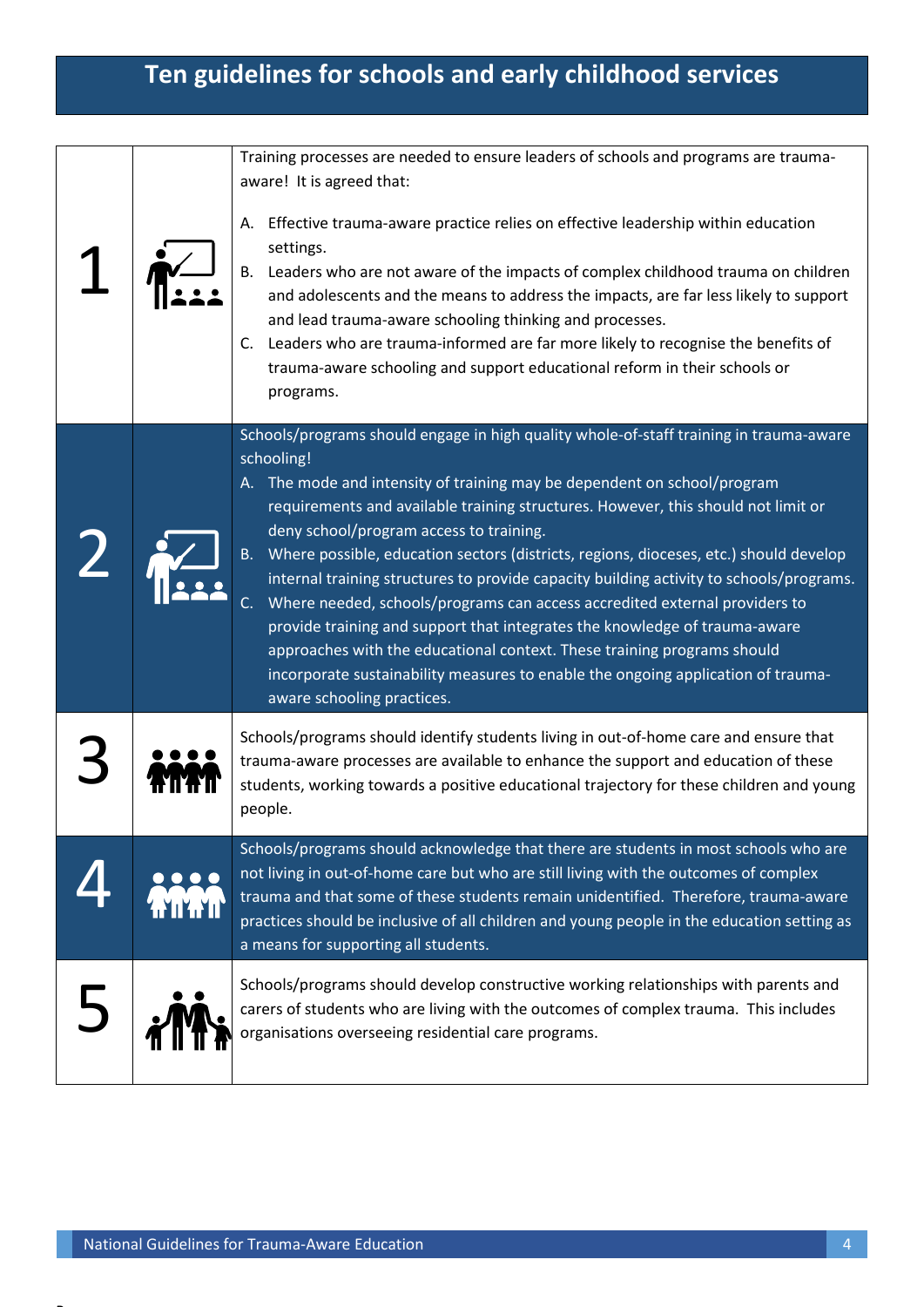|  | Schools/programs should develop constructive working relationships with local child and<br>adolescent support agencies and specialists who provide services to their students.<br>Schools/programs should be prepared to take a leadership role in these collaborative<br>opportunities where required.                                                                                                                                                                                                                                    |
|--|--------------------------------------------------------------------------------------------------------------------------------------------------------------------------------------------------------------------------------------------------------------------------------------------------------------------------------------------------------------------------------------------------------------------------------------------------------------------------------------------------------------------------------------------|
|  | Children and young people should be involved in the design and evaluation of activities<br>and supports that seek to meet their needs. The participation of children and young<br>people in active feedback processes meet children's rights principles as well as have<br>therapeutic benefit. This could include retrospective input from past students who are<br>now adults.                                                                                                                                                           |
|  | Whole-of-school/program frameworks should be implemented that:<br>Address the needs of students living with the outcomes of complex trauma.<br>≻<br>Are also appropriate for and supportive of all students.<br>➤<br>Are protective of the professional and personal well-being of educators.<br>Build capacity in the resilience of educators.<br>$\blacktriangleright$<br>Are inclusive of all adult staff members within the school (including front office staff,<br>education support staff, etc.) to ensure consistency of practice. |
|  | Schools/programs should acknowledge the potential impact that supporting traumatised<br>children and young people can have on educators and other school personnel and<br>should implement measures to provide support, supervision and reflective practice to<br>address such impact. It is proposed that this will minimise concerns with educator<br>attrition rates and address concerns with the impact that supporting these students can<br>have on the personal and professional well-being of educators.                          |
|  | Policies developed by individual schools and early childhood services should be reviewed<br>to identify and address elements that might enhance or hinder trauma-aware schooling.<br>It is vital that behaviour management policy is examined in this light.                                                                                                                                                                                                                                                                               |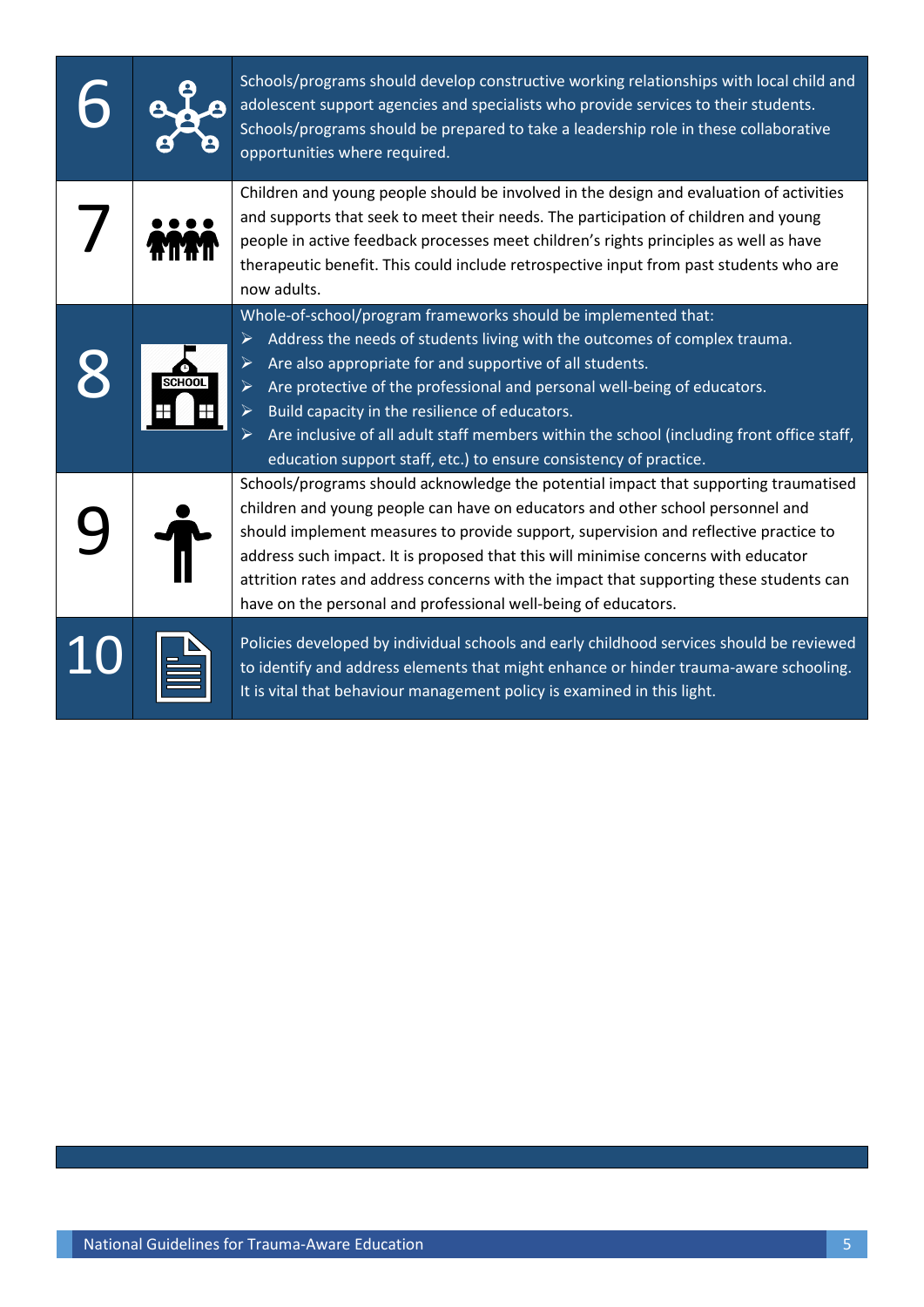# **Ten guidelines for education systems**

|  | Training processes are needed to ensure leaders of education systems are trauma-<br>aware! It is agreed that effective trauma-aware education practice relies on informed<br>and supportive system leadership to develop policy and funding frameworks to support<br>and resource the embedding of trauma-aware practice in education systems.                                                                                                           |
|--|----------------------------------------------------------------------------------------------------------------------------------------------------------------------------------------------------------------------------------------------------------------------------------------------------------------------------------------------------------------------------------------------------------------------------------------------------------|
|  | Education system law and policy should be reviewed to identify and address elements<br>that might enhance or hinder trauma-aware schooling.                                                                                                                                                                                                                                                                                                              |
|  | The embedding of a trauma-aware approach at a system level should be supported by a<br>long-term implementation strategy and change management approach that is<br>committed to by governing bodies and by government.                                                                                                                                                                                                                                   |
|  | Embedding a trauma-aware approach at a system level should take account of the<br>cultural and geographic diversity of Australian states and territories, as well as the<br>varying needs of schools/programs and communities.                                                                                                                                                                                                                           |
|  | A trauma-aware approach should be developed in consultation with Aboriginal and<br>Torres Strait Islander peoples and leaders to ensure the cultural strength of the approach<br>for Aboriginal and Torres Strait Islander students.                                                                                                                                                                                                                     |
|  | Particular consideration is needed for (but not limited to) education settings:<br>in remote locations<br>that have boarding accommodations<br>$\bullet$<br>that offer alternate or specialist education programs<br>with students from refugee backgrounds<br>$\bullet$<br>with students living in out-of-home care<br>$\bullet$<br>with students with disabilities<br>$\bullet$<br>servicing students living with mental health concerns.<br>$\bullet$ |
|  | Cross-agency (whole-of-government and non-government) funding and staffing of<br>training and support programs should be investigated and negotiated as a cost-effective<br>strategy for enhancing outcomes for students accessing a number of services.                                                                                                                                                                                                 |

 $\overline{\phantom{a}}$